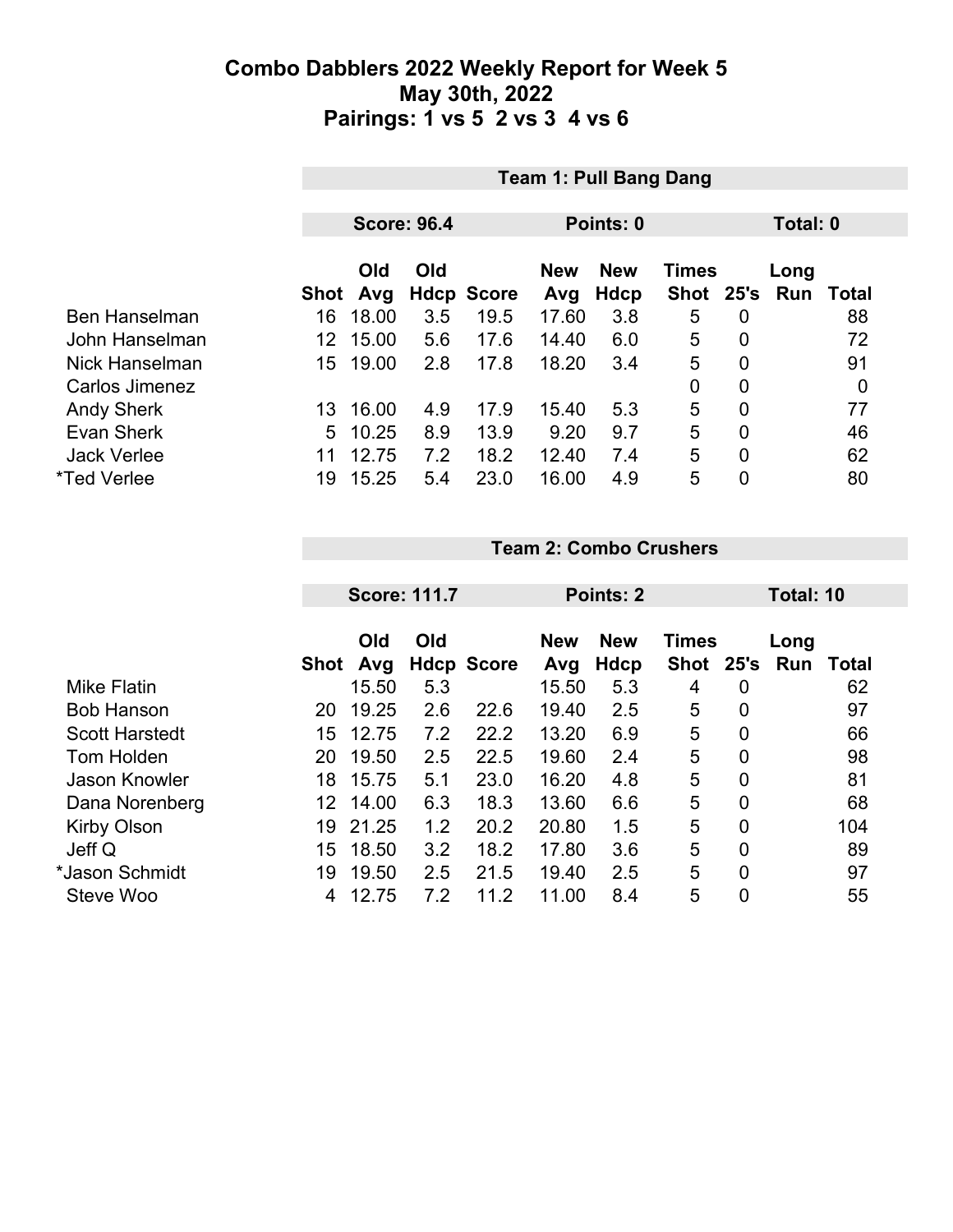|                        |      | <b>Team 3: Rebel Electric</b> |                     |                   |                                          |      |           |                |      |       |  |
|------------------------|------|-------------------------------|---------------------|-------------------|------------------------------------------|------|-----------|----------------|------|-------|--|
|                        |      |                               |                     |                   |                                          |      |           |                |      |       |  |
|                        |      |                               | <b>Score: 105.4</b> |                   | Points: 0                                |      |           | Total: 6       |      |       |  |
|                        |      | Old<br>Old                    |                     |                   | <b>New</b><br><b>New</b><br><b>Times</b> |      |           |                | Long |       |  |
|                        | Shot | Avg                           |                     | <b>Hdcp Score</b> | Avg                                      | Hdcp | Shot 25's |                | Run  | Total |  |
| Pete Janoski           | 18   | 19.00                         | 2.8                 | 20.8              | 18.80                                    | 2.9  | 5         | $\overline{0}$ |      | 94    |  |
| Dan Loney              | 16   | 21.25                         | 1.2                 | 17.2              | 20.20                                    | 2.0  | 5         | $\overline{0}$ |      | 101   |  |
| <b>John Maki</b>       | 16   | 14.25                         | 6.1                 | 22.1              | 14.60                                    | 5.9  | 5         | $\overline{0}$ |      | 73    |  |
| Jay Scott              | 19   | 19.75                         | 2.3                 | 21.3              | 19.60                                    | 2.4  | 5         | $\overline{0}$ |      | 98    |  |
| John Steffens          |      | 17 21.25                      | 1.2                 | 18.2              | 20.40                                    | 1.8  | 5         | $\overline{0}$ |      | 102   |  |
| <b>Ryan Steffens</b>   | 15   | 17.50                         | 3.9                 | 18.9              | 17.00                                    | 4.2  | 5         | $\overline{0}$ |      | 85    |  |
| <b>Jeff Stifter</b>    | 15   | 12.75                         | 7.2                 | 22.2              | 13.20                                    | 6.9  | 5         | $\overline{0}$ |      | 66    |  |
| *Kirk Stifter          | 16   | 18.75                         | 3.0                 | 19.0              | 18.20                                    | 3.4  | 5         | $\mathbf{0}$   |      | 91    |  |
| <b>Andy Yannerally</b> | 14   | 16.50                         | 4.6                 | 18.6              | 16.00                                    | 4.9  | 5         | 0              |      | 80    |  |

|                         |      | <b>Score: 106.8</b> |     |                   | Points: 0         |                    |                      |             | <b>Total: 4</b>  |       |  |
|-------------------------|------|---------------------|-----|-------------------|-------------------|--------------------|----------------------|-------------|------------------|-------|--|
|                         | Shot | Old<br>Avg          | Old | <b>Hdcp Score</b> | <b>New</b><br>Avg | <b>New</b><br>Hdcp | <b>Times</b><br>Shot |             | Long<br>25's Run | Total |  |
| <b>Carl Carl</b>        | 16   | 18.50               | 3.2 | 19.2              | 18.00             | 3.5                | 5                    | 0           |                  | 90    |  |
| Craig Craig             | 13   | 16.25               | 4.7 | 17.7              | 15.60             | 5.2                | 5                    | 0           |                  | 78    |  |
| <b>Kenny Huntington</b> | 11   | 18.25               | 3.3 | 14.3              | 16.80             | 4.3                | 5                    | $\mathbf 0$ |                  | 84    |  |
| Kyle Kyle               | 12   | 14.00               | 6.3 | 18.3              | 13.60             | 6.6                | 5                    | 0           |                  | 68    |  |
| Tim Lanigan             | 17   | 20.75               | 1.6 | 18.6              | 20.00             | 2.1                | 5                    | 1           |                  | 100   |  |
| *Mike Lanigun           | 18   | 20.00               | 2.1 | 20.1              | 19.60             | 2.4                | 5                    | 0           |                  | 98    |  |
| <b>Matt Matt</b>        | 19   | 18.75               | 3.0 | 22.0              | 18.80             | 2.9                | 5                    | 0           |                  | 94    |  |
| Mike Mike               | 17   | 15.00               | 5.6 | 22.6              | 15.40             | 5.3                | 5                    | 0           |                  | 77    |  |
| <b>Tommy Neary</b>      | 13   | 16.25               | 4.7 | 17.7              | 15.60             | 5.2                | 5                    | 0           |                  | 78    |  |
| <b>Scott Scott</b>      | 20   | 18.25               | 3.3 | 23.0              | 18.60             | 3.1                | 5                    | 0           |                  | 93    |  |

**Team 4: Lani Guns**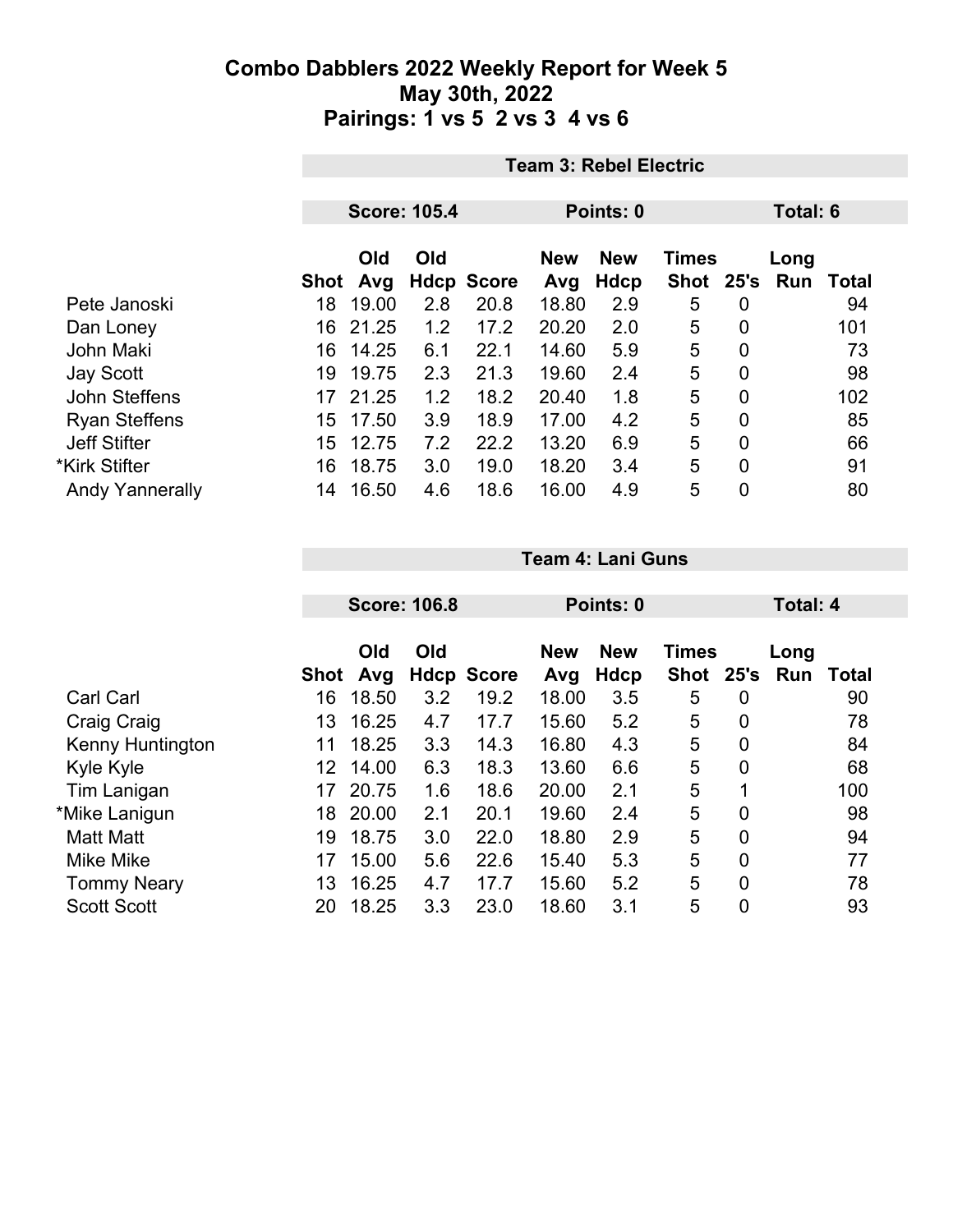|                      |            | <b>Team 5: Armed and Fabulous</b> |                     |                           |              |             |                |                |                 |                    |  |
|----------------------|------------|-----------------------------------|---------------------|---------------------------|--------------|-------------|----------------|----------------|-----------------|--------------------|--|
|                      |            |                                   |                     |                           |              |             |                |                |                 |                    |  |
|                      |            |                                   | <b>Score: 110.3</b> |                           | Points: 2    |             |                |                | <b>Total: 6</b> |                    |  |
|                      |            | Old                               | Old                 |                           | <b>New</b>   | <b>New</b>  | <b>Times</b>   |                | Long            |                    |  |
| Aj Aj                | Shot<br>21 | Avg<br>19.00                      | 2.8                 | <b>Hdcp Score</b><br>23.0 | Avg<br>19.40 | Hdcp<br>2.5 | Shot 25's<br>5 | 0              | Run             | <b>Total</b><br>97 |  |
| Dan D                | 14         | 14.75                             | 5.8                 | 19.8                      | 14.60        | 5.9         | 5              | $\overline{0}$ |                 | 73                 |  |
| Ryan F               | 16         | 15.50                             | 5.3                 | 21.3                      | 15.60        | 5.2         | 5              | $\mathbf 0$    |                 | 78                 |  |
| Randy G              | 18         | 8.25                              | 10.3                | 23.0                      | 10.20        | 9.0         | 5              | $\overline{0}$ |                 | 51                 |  |
| *Cord H              | 15         | 15.50                             | 5.3                 | 20.3                      | 15.40        | 5.3         | 5              | $\mathbf 0$    |                 | 77                 |  |
| Don H                | 20         | 20.00                             | 2.1                 | 22.1                      | 20.00        | 2.1         | 5              | $\mathbf 0$    |                 | 100                |  |
| Dylan M              | 15         | 17.25                             | 4.0                 | 19.0                      | 16.80        | 4.3         | 5              | $\mathbf 0$    |                 | 84                 |  |
| <b>Stacy Stacy</b>   |            | 8.75                              | 10.0                |                           | 8.75         | 10.0        | 4              | $\overline{0}$ |                 | 35                 |  |
| James W              | 15         | 14.50                             | 6.0                 | 21.0                      | 14.60        | 5.9         | 5              | $\mathbf 0$    |                 | 73                 |  |
| <b>Cilhan Yilmaz</b> | 10         | 8.50                              | 10.2                | 20.2                      | 8.80         | 9.9         | 5              | $\mathbf 0$    |                 | 44                 |  |

|                    |      |            | <b>Score: 110.7</b> |                   | Points: 2         |                    |              |                | Total: 4              |       |
|--------------------|------|------------|---------------------|-------------------|-------------------|--------------------|--------------|----------------|-----------------------|-------|
|                    | Shot | Old<br>Avg | Old                 | <b>Hdcp Score</b> | <b>New</b><br>Avg | <b>New</b><br>Hdcp | <b>Times</b> |                | Long<br>Shot 25's Run | Total |
| Craig Benson       | 20   | 16.75      | 4.4                 | 23.0              | 17.40             | 3.9                | 5            | 0              |                       | 87    |
| David David        | 13   | 11.50      | 8.1                 | 21.1              | 11.80             | 7.8                | 5            | 0              |                       | 59    |
| <b>Rod Duvniak</b> | 17   | 17.00      | 4.2                 | 21.2              | 17.00             | 4.2                | 5            | $\overline{0}$ |                       | 85    |
| Cory Frasl         | 16   | 14.50      | 6.0                 | 22.0              | 14.80             | 5.7                | 5            | $\overline{0}$ |                       | 74    |
| <b>Gary Gary</b>   | 8    | 13.75      | 6.5                 | 14.5              | 12.60             | 7.3                | 5            | $\overline{0}$ |                       | 63    |
| <b>Bob McLean</b>  | 20   | 20.75      | 1.6                 | 21.6              | 20.60             | 1.7                | 5            | $\overline{0}$ |                       | 103   |
| Mike Mike          | 16   | 10.25      | 8.9                 | 23.0              | 11.40             | 8.1                | 5            | $\overline{0}$ |                       | 57    |
| Ross Phenning      | 10   | 10.00      | 9.1                 | 19.1              | 10.00             | 9.1                | 5            | $\overline{0}$ |                       | 50    |

**Team 6: Loaded Spuds**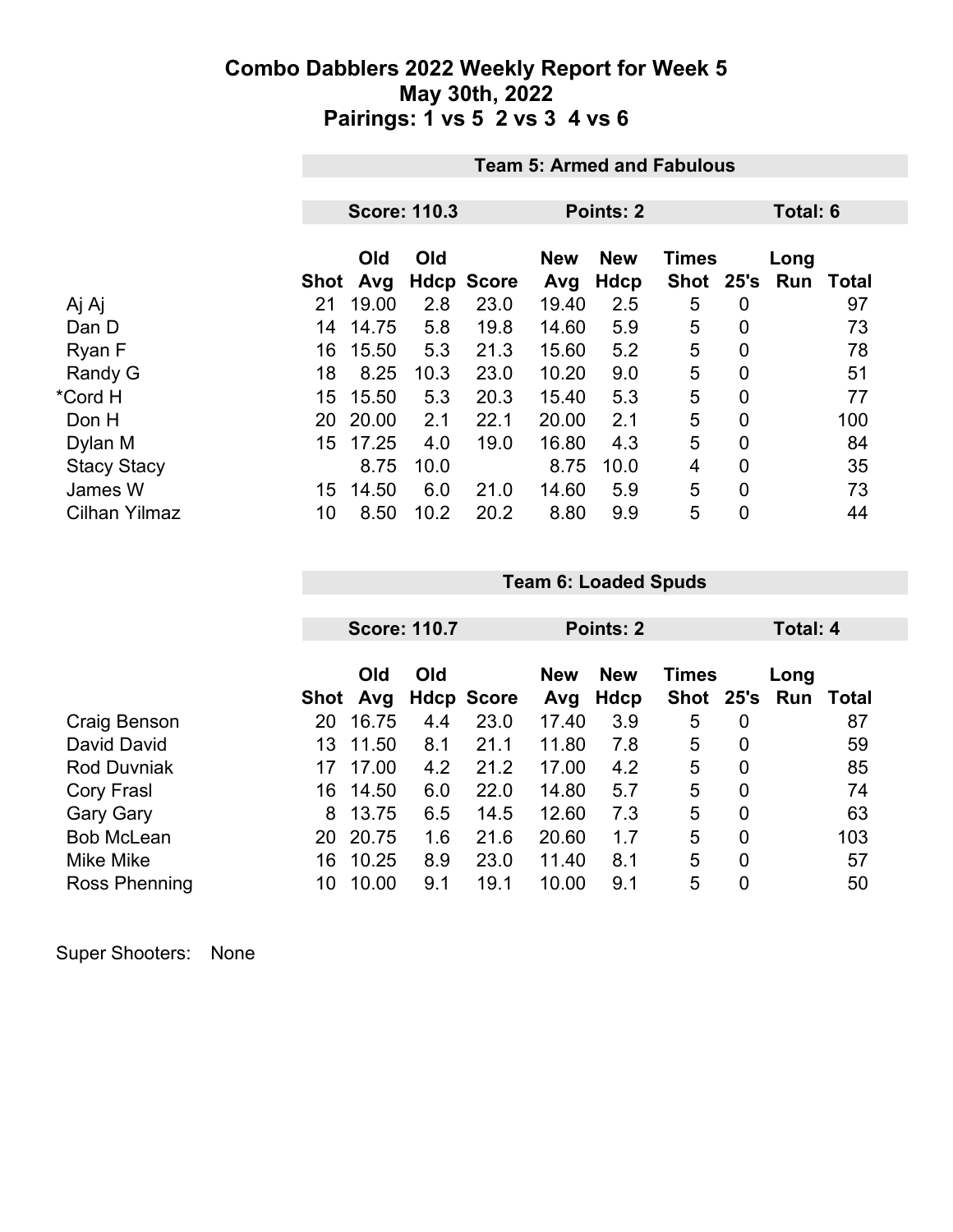# **Combo Dabblers 2022 Team Standings through week 5**

| Team 2 | <b>Combo Crushers</b>     | 10.0 |
|--------|---------------------------|------|
| Team 5 | <b>Armed and Fabulous</b> | 6.0  |
| Team 3 | <b>Rebel Electric</b>     | 6.0  |
| Team 6 | <b>Loaded Spuds</b>       | 4.0  |
| Team 4 | <b>Lani Guns</b>          | 4.0  |
| Team 1 | <b>Pull Bang Dang</b>     | 0.0  |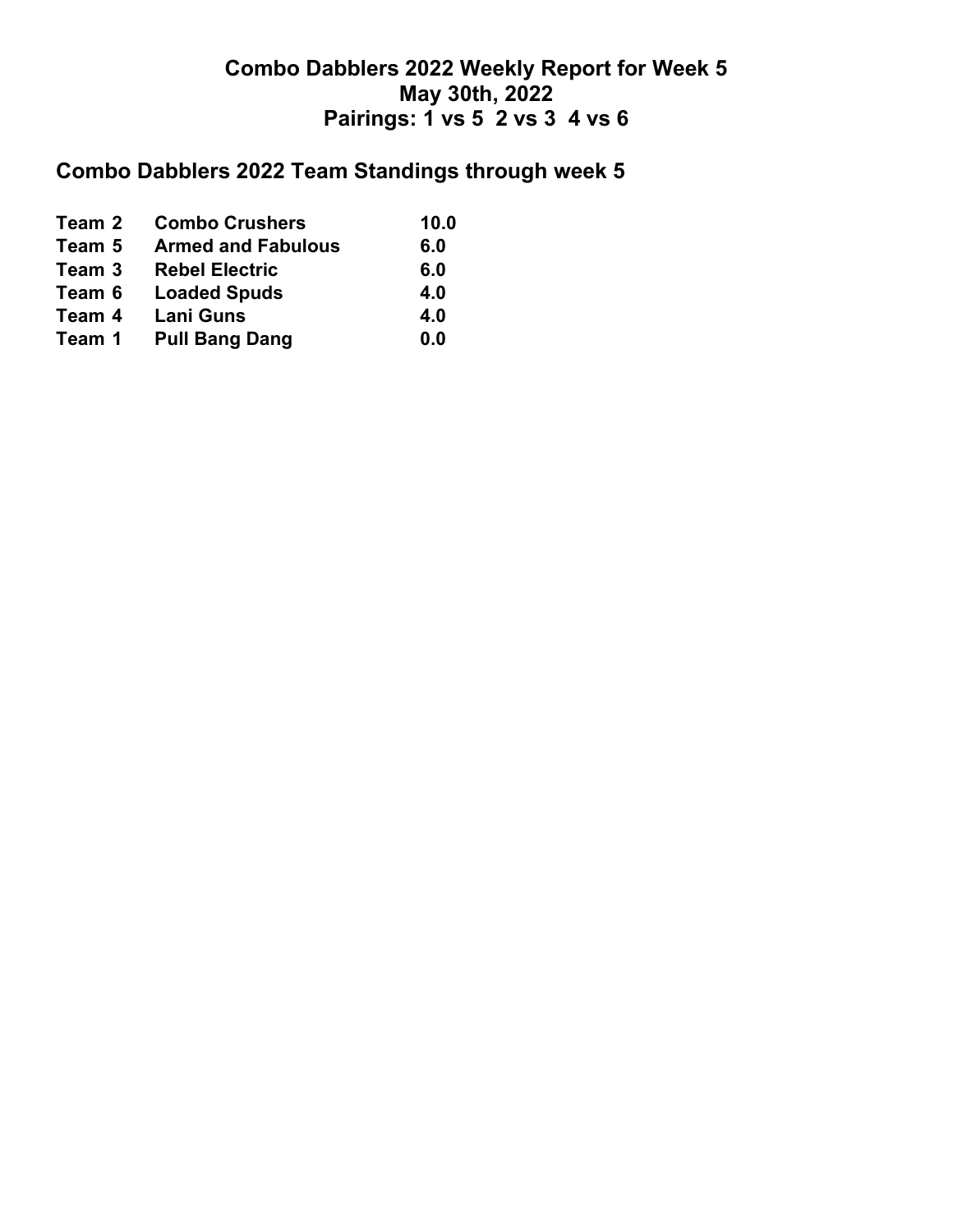## **Combo Dabblers 2022 Total Target Leaders Through Week 5**

| Shooter                | Total | Avg   |   | <b>Rounds Straights Team</b> |                           |
|------------------------|-------|-------|---|------------------------------|---------------------------|
| <b>Kirby Olson</b>     | 104   | 20.80 | 5 | $\boldsymbol{0}$             | <b>Combo Crushers</b>     |
| <b>Bob McLean</b>      | 103   | 20.60 | 5 | $\boldsymbol{0}$             | <b>Loaded Spuds</b>       |
| <b>John Steffens</b>   | 102   | 20.40 | 5 | 0                            | <b>Rebel Electric</b>     |
| Dan Loney              | 101   | 20.20 | 5 | $\boldsymbol{0}$             | <b>Rebel Electric</b>     |
| Don H                  | 100   | 20.00 | 5 | $\mathbf 0$                  | <b>Armed and Fabulous</b> |
| <b>Tim Lanigan</b>     | 100   | 20.00 | 5 | 1                            | Lani Guns                 |
| Mike Lanigun           | 98    | 19.60 | 5 | 0                            | Lani Guns                 |
| <b>Tom Holden</b>      | 98    | 19.60 | 5 | $\boldsymbol{0}$             | <b>Combo Crushers</b>     |
| <b>Jay Scott</b>       | 98    | 19.60 | 5 | 0                            | <b>Rebel Electric</b>     |
| <b>Jason Schmidt</b>   | 97    | 19.40 | 5 | 0                            | <b>Combo Crushers</b>     |
| <b>Bob Hanson</b>      | 97    | 19.40 | 5 | 0                            | <b>Combo Crushers</b>     |
| Aj Aj                  | 97    | 19.40 | 5 | $\boldsymbol{0}$             | <b>Armed and Fabulous</b> |
| <b>Matt Matt</b>       | 94    | 18.80 | 5 | 0                            | Lani Guns                 |
| Pete Janoski           | 94    | 18.80 | 5 | 0                            | <b>Rebel Electric</b>     |
| <b>Scott Scott</b>     | 93    | 18.60 | 5 | $\boldsymbol{0}$             | Lani Guns                 |
| <b>Nick Hanselman</b>  | 91    | 18.20 | 5 | $\boldsymbol{0}$             | <b>Pull Bang Dang</b>     |
| <b>Kirk Stifter</b>    | 91    | 18.20 | 5 | $\boldsymbol{0}$             | <b>Rebel Electric</b>     |
| <b>Carl Carl</b>       | 90    | 18.00 | 5 | $\boldsymbol{0}$             | Lani Guns                 |
| Jeff Q                 | 89    | 17.80 | 5 | 0                            | <b>Combo Crushers</b>     |
| <b>Ben Hanselman</b>   | 88    | 17.60 | 5 | $\boldsymbol{0}$             | <b>Pull Bang Dang</b>     |
| Craig Benson           | 87    | 17.40 | 5 | $\boldsymbol{0}$             | <b>Loaded Spuds</b>       |
| <b>Rod Duvniak</b>     | 85    | 17.00 | 5 | 0                            | <b>Loaded Spuds</b>       |
| <b>Ryan Steffens</b>   | 85    | 17.00 | 5 | 0                            | <b>Rebel Electric</b>     |
| Dylan M                | 84    | 16.80 | 5 | 0                            | <b>Armed and Fabulous</b> |
| Kenny Huntington       | 84    | 16.80 | 5 | $\boldsymbol{0}$             | Lani Guns                 |
| <b>Jason Knowler</b>   | 81    | 16.20 | 5 | 0                            | <b>Combo Crushers</b>     |
| <b>Andy Yannerally</b> | 80    | 16.00 | 5 | $\boldsymbol{0}$             | <b>Rebel Electric</b>     |
| <b>Ted Verlee</b>      | 80    | 16.00 | 5 | $\overline{0}$               | <b>Pull Bang Dang</b>     |
| Ryan F                 | 78    | 15.60 | 5 | 0                            | <b>Armed and Fabulous</b> |
| <b>Craig Craig</b>     | 78    | 15.60 | 5 | 0                            | Lani Guns                 |
| <b>Tommy Neary</b>     | 78    | 15.60 | 5 | 0                            | Lani Guns                 |
| Cord H                 | 77    | 15.40 | 5 | 0                            | <b>Armed and Fabulous</b> |
| <b>Mike Mike</b>       | 77    | 15.40 | 5 | 0                            | Lani Guns                 |
| <b>Andy Sherk</b>      | 77    | 15.40 | 5 | 0                            | <b>Pull Bang Dang</b>     |
| <b>Cory Frasl</b>      | 74    | 14.80 | 5 | 0                            | <b>Loaded Spuds</b>       |
| John Maki              | 73    | 14.60 | 5 | $\boldsymbol{0}$             | <b>Rebel Electric</b>     |
| Dan D                  | 73    | 14.60 | 5 | 0                            | <b>Armed and Fabulous</b> |
| James W                | 73    | 14.60 | 5 | 0                            | <b>Armed and Fabulous</b> |